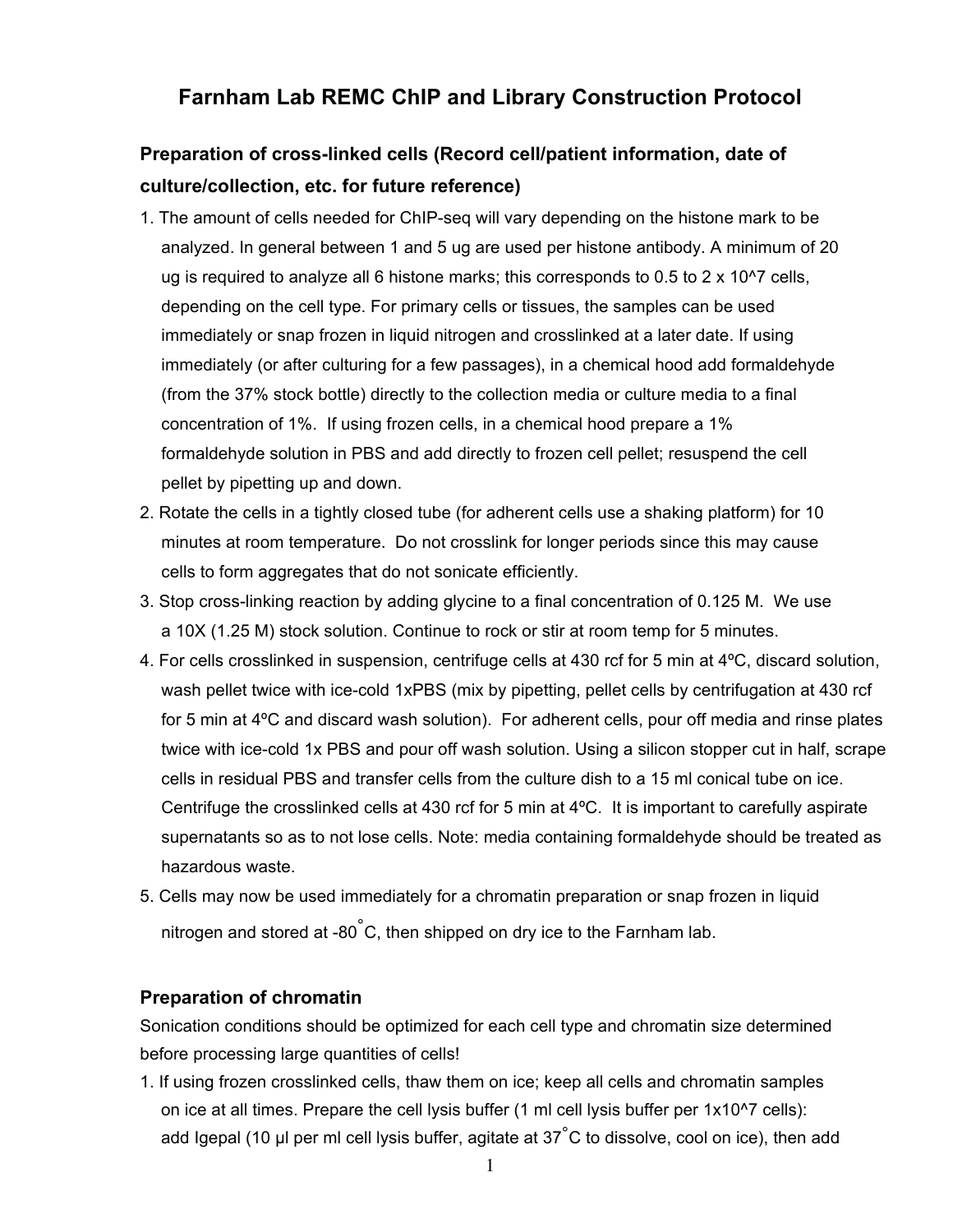protease inhibitors [PMSF (10 µl/ml), aprotinin (1 µl/ml) and leupeptin (1 µl/ml)]. Resuspend cell pellet in freshly prepared cell lysis buffer by pipetting. The final volume of cell lysis buffer should be sufficient so that there are no clumps of cells. Incubate on ice for 15 minutes.

- 2. Homogenize cells using a glass dounce homogenizer (type B) to break open the cells and release nuclei. Homogenize cells on ice with 20 strokes. Omit this step when processing less than 1 million cells.
- 3. Centrifuge the crosslinked cells at 1,500 rpm for 5 min at  $4^\circ$ C.
- 4. Discard supernatant and resuspend pellet in nuclei lysis buffer (20 µl of nuclei lysis per 1x10^6 cells; be careful not to use too much NL buffer as it may lead to dilute chromatin) plus protease inhibitors. Incubate on ice for 30 minutes**.** An optional flash-freezing step may help break open nuclei more efficiently. This step is critical if the homogenizing in step 2 is omitted. Flash freeze nuclei after 30 minutes of incubation in NL buffer, thaw at room temperature. Once thawed, immediately transfer to ice (do not allow samples to warm up to room temperature) and proceed to sonication**.**
- 5. Sonicate cells in a cold room and/or on ice to achieve an average chromatin length of 300-500 bp. Wear hearing protection! We use the BioRuptor on high setting for sonication. Volumes between 0.5 ml and 2 ml are sonicated in 15 ml tubes, volumes between 0.1 and 0.3 ml are sonicated in 1.5 ml Eppendorf tubes. The pulse duration, intensity, and number will vary depending on the sonicator, the extent of cross-linking, and cell type. Ideally the least amount of input energy that gives satisfactory fragmentation should be used. We commonly sonicate 30 minutes (pulses of 30 seconds at setting high, 1.5 minutes pause in between pulses). These settings have been used for hES cells and breast cells; T-cells typically need an extra 5-10 minutes of sonication to achieve the desirable size range.
- 6. Transfer sonicated samples into an Eppendorf tube and centrifuge at 14,000 rpm for 10 minutes at  $4^\circ$ C. Carefully transfer the supernatant (sonicated chromatin) to a new tube while avoiding cell debris. Keep sonicated chromatin at  $4^{\circ}$ C while performing quantification and determining chromatin size.

# **Determining chromatin size and chromatin quantification**

- 1. Take an aliquot of your chromatin sample from step 6 above (typically we use chromatin from  $1-2 \times 10^{6}$  cells).
- 2. Add ChIP elution buffer to a total volume of 100 µl, add 12 µl 5M NaCl, boil samples in water bath for 20 minutes to reverse cross-links.
- 3. Allow sample to cool down, add 1 µl DNase-free RNase, incubate 20 minutes at 37ºC. This step is important because the presence of RNA results in false estimation of chromatin size.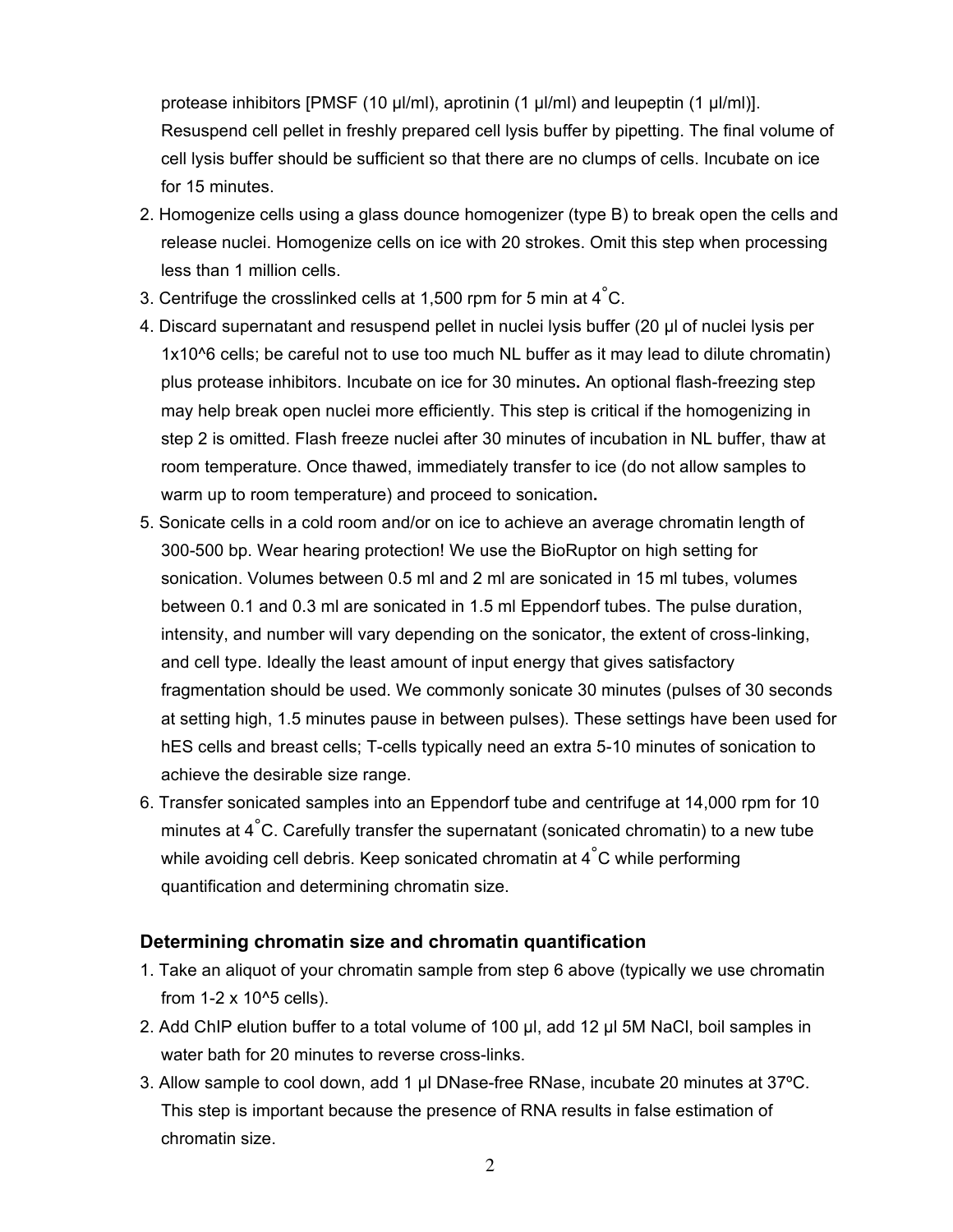- 4. Purify DNA using a PCR purification kit, elute in 30 µl water. Measure chromatin concentration by NanoDrop and calculate the chromatin yield.
- 5. Run 1.5-2 µg of chromatin on a 1.2% agarose gel to visualize average size of chromatin. If the chromatin is larger than ~600 bp, repeat steps 1-5 and adjust the sonication conditions (e.g add more pulses).

# **Chromatin Immunoprecipitation**

[For best results, proceed to ChIP assays on the same day as chromatin is prepared]

- 1. Measure volume of chromatin and divide chromatin as needed. The amount of chromatin needed for each ChIP reaction varies depending on the histone modification. For histone marks covering a small portion of the genome displaying sharp peaks, such as H3K4me3, we typically use 1-2  $\mu$ g of chromatin. For spreading histone marks such as H3K9me3 or H3K36me3 that cover large portions of the genome we prefer to use 5  $\mu$ g chromatin. (Optional: Include an IgG negative control sample along with your experimental antibodies. However, oftentimes no chromatin can be spared for a control ChIP. One can use the activating histone marks as negatives for the repressive histone marks and vice versa.)
- 2. Save about 0.5ug of chromatin for the **Total Input** sample. Store the reserved amount at -20ºC until the next day and then reverse the crosslinks in the input chromatin at the same time as the crosslinks in the ChIP samples are reversed.
- 3. Dilute chromatin 5-fold with ice-cold IP Dilution buffer (1 volume chromatin and 4 volumes IP Dilution buffer) containing protease inhibitors.
- 4. Add antibody specific to the histone mark of interest to capture the protein/chromatin complexes. **\*\*Record amount of chromatin and antibody used and the catalogue number and lot number of antibodies for future reference!\*\***

| Antibody name | <b>Antibody Provider</b>         | Antibody Cat# |
|---------------|----------------------------------|---------------|
|               | <b>Cell Signaling Technology</b> | 9649s         |
| H3K9Ac        | Millipore*                       | 07-352        |
| H3K4me1       | Diagenode                        | pAb-037-050   |
| H3K4me3       | <b>Cell Signaling Technology</b> | 9751S         |
|               | <b>Cell Signaling Technology</b> | 9754s         |
| H3K9me3       | Diagenode*                       | pAb-056-050   |
|               | <b>Cell Signaling Technology</b> | 9763s         |
| H3K36me3      | Diagenode*                       | pAb-058-50    |
| H3me3K27      | <b>Cell Signaling Technology</b> | 9733s         |

5. Incubate on a rotating platform at 4°C overnight.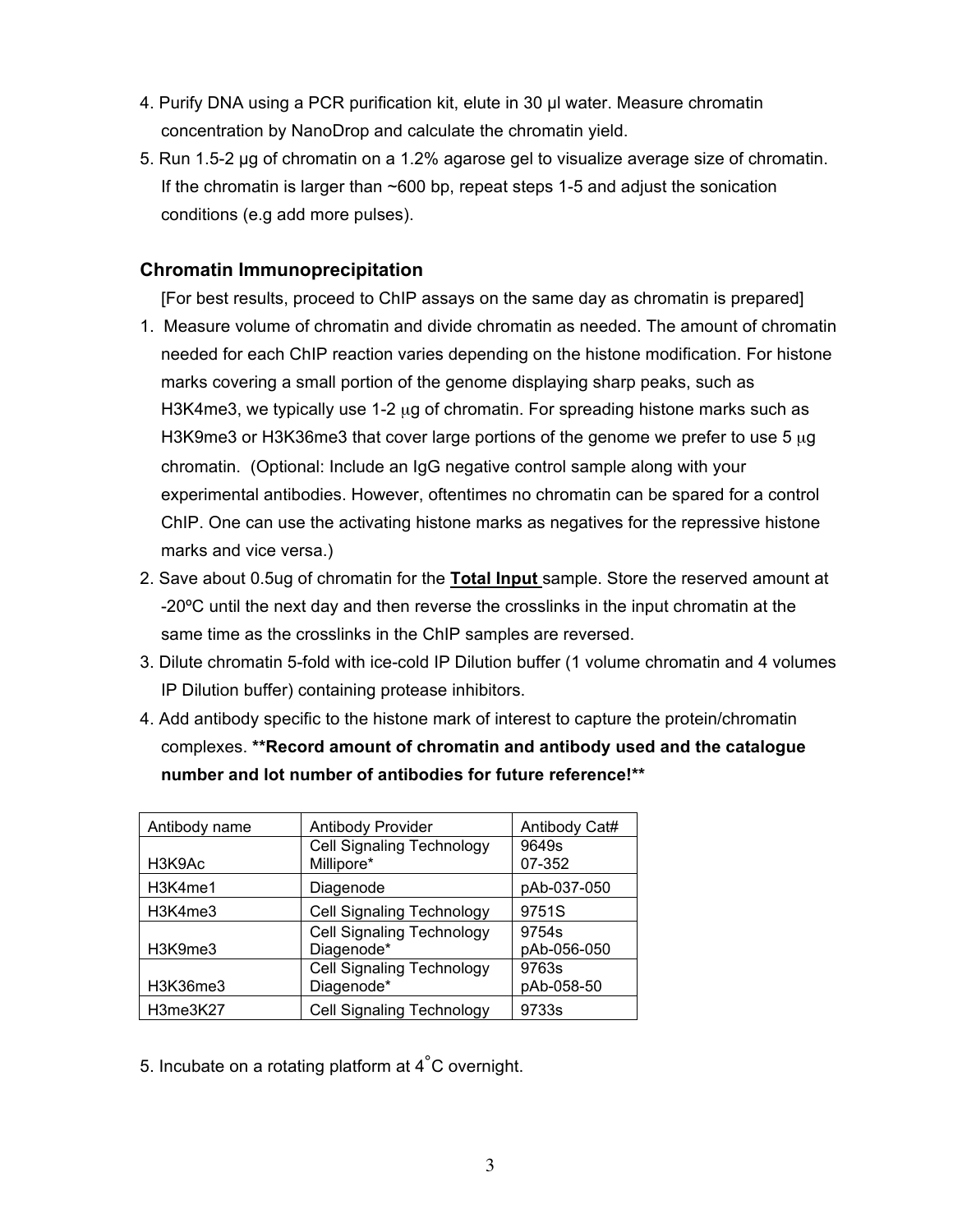# **Capture antibody/chromatin complex and reverse cross-links**

1. Add 15 µl magnetic protein A/G beads to each ChIP sample (using from 1-5 ug chromatin/sample) and incubate on a rotating platform for 2 hrs at  $4^{\circ}$ C. We use an equal mixture of magnetic protein A beads from Cell Signaling Technology (#9006) and magnetic protein G beads from Diagenode (#AIP-102-015), but others work just as well. No carrier DNA should be added to beads.

# **\*\*All the following steps are carried out at room temperature.\*\***

- 1. Allow beads to settle for 1 min in a magnetic separation rack, then carefully remove the supernatant.
- 2. Wash magnetic beads two times with IP wash buffer 1 (RIPA buffer without protease inhibitors); take tubes out of magnetic rack and mix by pipetting. Efficient washing is critical to reduce background. Avoid cross contamination of samples and loss of magnetic beads.
- 3. Wash magnetic beads two times with IP wash buffer 2 (take tubes out of magnetic rack and mix by pipetting). Discard all wash solution after final wash.
- 4 Wash 1x with IP Wash buffer 3.
- 5. Elute antibody/chromatin complexes by adding 100 µl IP elution buffer. Shake on vortexer for 30 minutes, setting 4.
- 6. Allow beads to settle for 1 min in a magnetic separation rack. Carefully transfer supernatant containing antibody/chromatin complexes to a siliconized tube.
- 7. Add 12 µl of 5M NaCl (to give 0.6 M final concentration) to each tube. At this point, thaw the input sample from the previous day. Dilute 1 volume input sample with 4 volumes ChIP elution buffer (e.g. add 80 µl ChIP elution buffer to 20 µl input sample); add 12 µl of 5M NaCl per 100 µl elution buffer mix.
- 8. Incubate all samples in a 67 $\degree$ C water bath overnight to reverse formaldehyde cross-links.

# **DNA purification**

- 1. Allow samples to cool down, add 1µl of RNaseA, incubate at  $37^{\circ}$ C for 20 min.
- 2. Purify DNA with a PCR clean up kit, one column per sample. Elute each sample with 30µl EB.
- 3. Assess ChIP enrichments by quantitative PCR (qPCR) before proceeding to preparation of Solexa libraries.

# **ChIP confirmation**

Enrichment of histone marks in the ChIP samples are determined by quantitative real-time PCR (qPCR). The input sample is diluted with EB to give a final concentration of 2 ng/µl and serves as a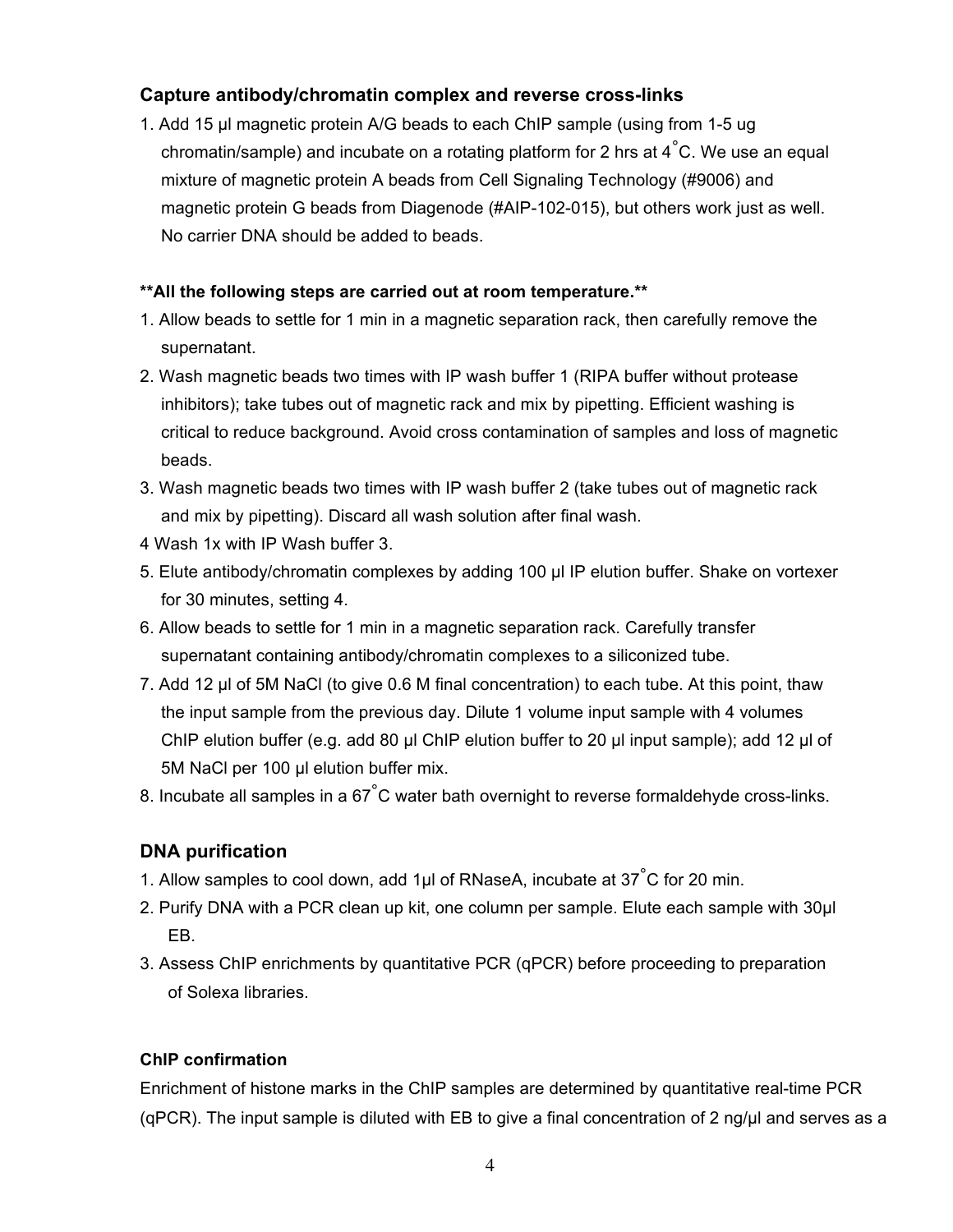reference. Prepare a master reaction mix for each library with triplicate reactions per primer set. Add extra reagents for 10% of the total number of reagents to account for loss of volume. Add 14 µl of reaction mix to each PCR reaction well. Add 2 µl primer mix to each well.

Recipe for one reaction:

| 1µI | undiluted ChIP sample or diluted Input sample (2 ng/µl) |  |
|-----|---------------------------------------------------------|--|
|     |                                                         |  |

- 4.5 µl Nuclease-free H20
- 7.5 µl 2X SYBR Green mix (containing polymerase)
- 2 µl 5 µM target primer mix (containing both Forward and Reverse primers)
- 15 µl Total reaction volume

Amplify using the following PCR protocol:

3 min at 95ºC

40 cycles of 30 sec at 95ºC, then 30 sec at 60ºC

Include a 70-95°C melting curve at the end of the qPCR program, reading all points or every 0.2°C.

Analyze the qPCR results by first manually determining the cycle threshold for each reaction across the plate within the linear range of the amplification curve. Calculate the average cycle threshold for each triplicate reaction of each sample. The relative DNA amount is then calculated for any given primer set as 2 to the power of the cycle threshold (cT) difference between input chromatin and ChIP samples, where cT is the average value.

Relative DNA amount =  $2^N$ (cT<sub>INPUT</sub>-cT<sub>SAMPLE</sub>)

The enrichment is then calculated by comparing relative enrichment for the target and a negative control. This is accomplished by dividing the relative DNA amount of each sample for a target primer set by the corresponding value for a negative control primer set. The resulting quotient represents the fold enrichment.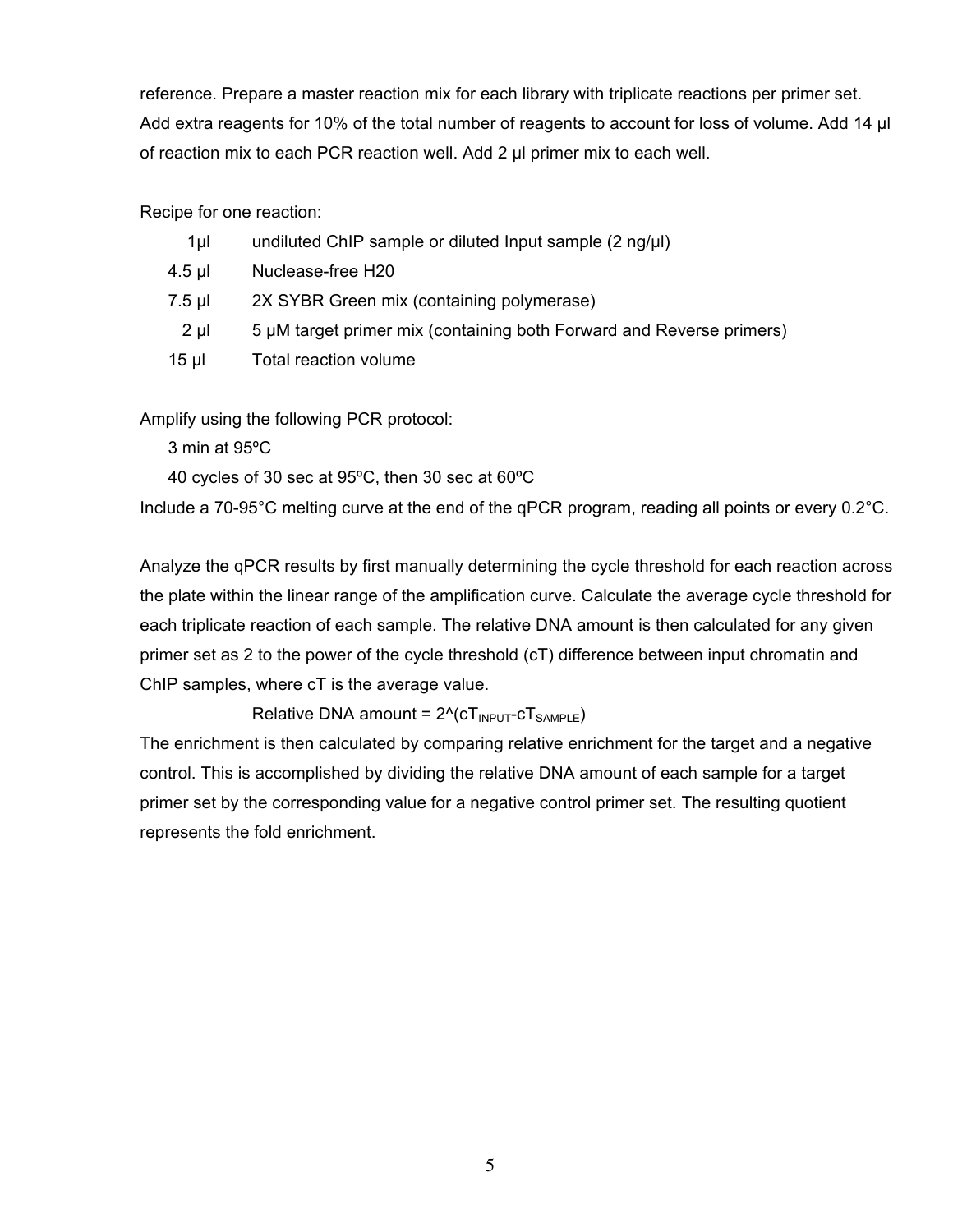#### **Solutions for ChIP Assays**

Protease inhibitor stock solutions (stored at -20ºC): Aprotinin (10 mg/ml), Leupeptin in water (10 mg/ml), 100 mM PMSF in isopropanol. Note: Protease inhibitors and Igepal (NP-40) are added at time of use only. Do not add protease inhibitors to IP wash and elution buffers

Cell Lysis buffer 5 mM PIPES pH 8.0 85 mM KCl Add Igepal (10  $\mu$ I/ml), agitate at 37 $\degree$ C to dissolve, cool on ice Add protease inhibitors [PMSF (10 µl/ml), aprotinin (1 µl/ml) and leupeptin (1 µl/ml)]

Nuclei Lysis buffer 50 mM Tris-Cl pH 8.1 10 mM EDTA 1% SDS Add protease inhibitors [PMSF (10  $\mu$ I/ml), aprotinin (1  $\mu$ I/ml) and leupeptin (1  $\mu$ I/ml)]

IP Dilution buffer (RIPA) 50 mM Tris pH7.4 150 mM NaCl 1 %  $(v/v)$  loepal 0.25 % Deoxycholic acid 1 mM EDTA pH8 Add protease inhibitors  $[PMSF (10 µ/ml)$ , aprotinin  $(1 µ/ml)$  and leupeptin  $(1 µ/ml)$ 

IP Wash buffer 1 50 mM Tris pH7.4 150 mM NaCl  $1\%$  (v/v) lgepal

0.25 % Deoxycholic acid 1 mM EDTA pH8

IP Wash buffer 2 100 mM Tris-Cl pH 9.0 500 mM LiCl 1% Igepal 1% deoxycholic acid

IP Wash buffer 3 100 mM Tris-Cl pH 9.0 500 mM LiCl 1% Igepal 1% deoxycholic acid 150 mM NaCl

Elution buffer 50 mM NaHCO3 1% SDS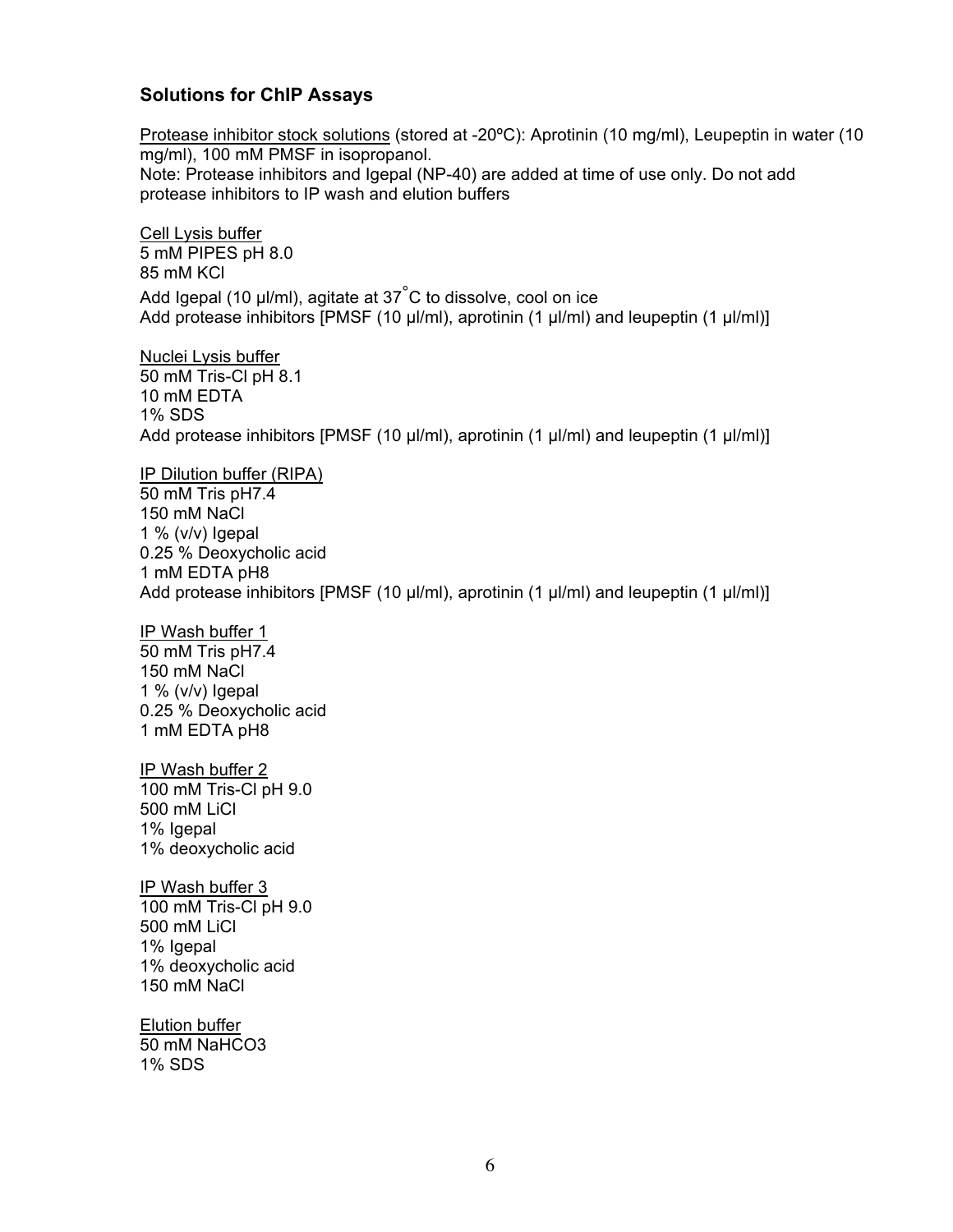# **REMC Library Construction Protocol**

The library protocol is based on the Illumina Sample Preparation Kit for Genomic DNA with some modifications. This protocol describes the preparation of libraries of ChIP DNA compatible with the Illumina sequencing platforms. Libraries are prepared from the ChIP sample as well as matching input DNA from the same cell type

Step 1: End-Repaire using "End-It DNA Repair Kit" from Epicentre (Cat# ER0720). This step ensures that all DNA fragments are converted to 5'-phosphorylated blunt-ended DNA.

A) The entire ChIP DNA volume is used. Combine and mix the following components in a siliconized eppendorf tube:

- 1-34 µl ChIP DNA or 200 ng input DNA
- 5 µl 10X End-Repair Buffer
- 5 µl 10 mM ATP
- 5 µl 2.5 M dNTP Mix
- 1 µl End-Repair Enzyme Mix
- X ul sterile water to bring reaction volume to 50ul

B )Incubate at room temperature for 45 minutes and purify DNA using a PCR purification kit (such as QIAquick PCR purification kit). Elute in 34 µl EB.

# Step2: Addition of 'A' base to 3' Ends

\*Before starting, make up stocks of 1mM dATP using NEB 100mM dATP. (e.g. add 5ul of 100mM dATP to 495ul sterile RNase DNase free Gibco water; then make 25uL aliquots and freeze at -20C.

You will want to freeze aliquots and defrost them only once).

A) Combine and mix the following components in PCR tubes:

34ul DNA from Step1

5ul Klenow buffer = NEB Buffer 2

10ul 1 mM dATP (you will have to make this up)

1ul Klenow fragment (3'→5' exo from NEB Cat# M0212s; 5,000 U/ml)

x ul sterile water to bring total reaction volume to 50 ul

B) Incubate for 30 minutes at 37°C (use PCR machine for incubation period).

C) Purify DNA using the **MinElute** PCR Purification Kit and protocol, and eluting in 11ul of EB.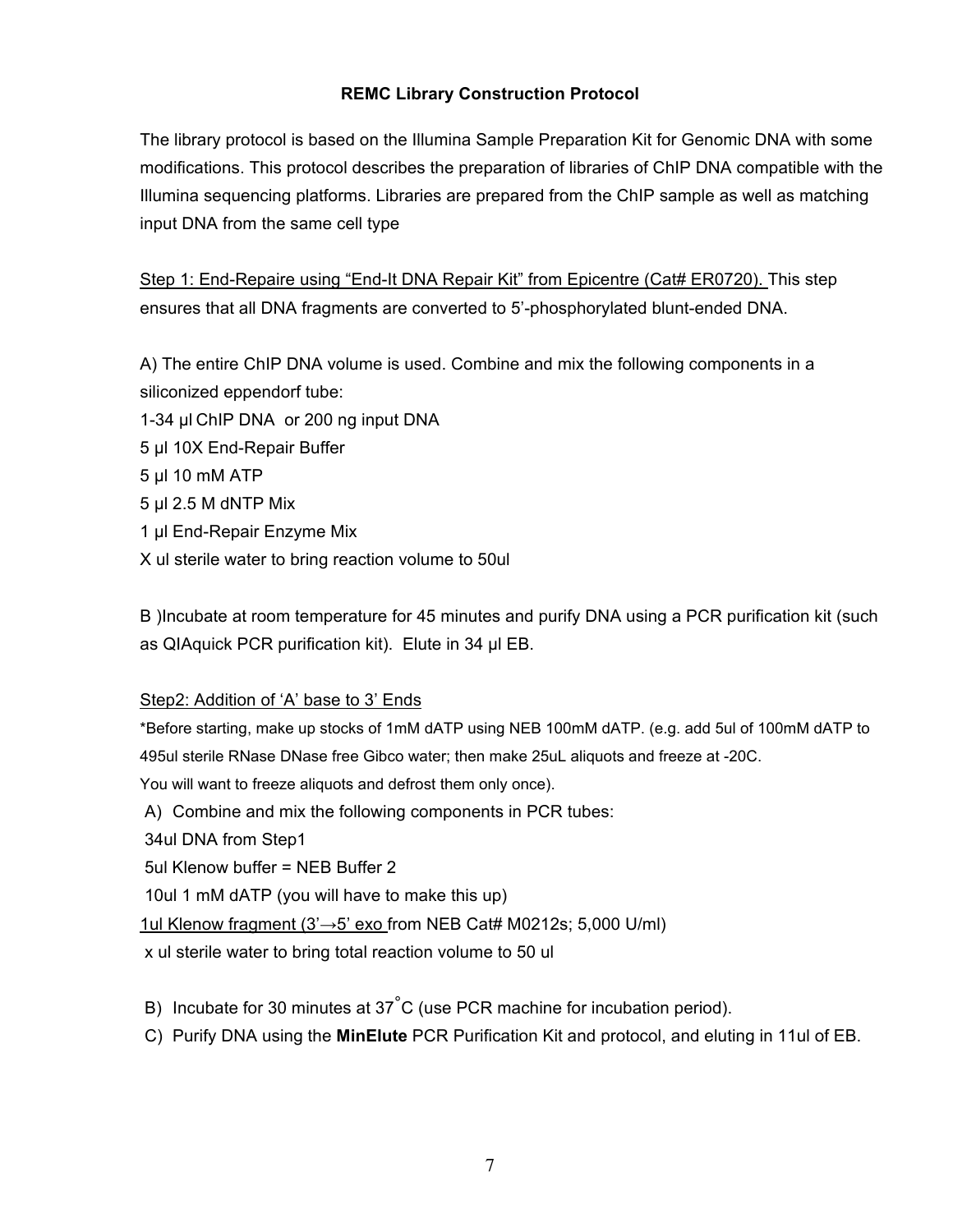#### Step 3: Adapter Ligation

\*Dilute Illumina adapters 1:10 with water to adjust for the smaller quantity of DNA. Excess adapters can interfere with sequencing. Use diluted primers for one week and then discard.

#### **PE Adapters**

5' P-GATCGGAAGAGCGGTTCAGCAGGAATGCCGAG

5' ACACTCTTTCCCTACACGACGCTCTTCCGATCT

A) Combine and mix the following components in a siliconized eppendorf tube:

11ul DNA from Step2 15ul DNA ligase buffer 1ul Illumina Adapter oligo mix (1:10) 3 ul DNA ligase\_( Ligafast from Promega Cat# M8221 ) total reaction volume = 30 ul

B) Incubate for 15 minutes at room temperature.

C) Purify DNA using a PCR purification kit (such as QIAquick PCR purification kit), elute in 19 µl EB buffer.

Step 4: Size Selection. Size selection of the sample ensures removal of unused adapters and selection of proper fragment size for amplification and sequencing. We use pre-cast agarose gels (Invitrogen E-Gel EX 2% agarose; Cat# G4020-02) to minimize risk of contamination.

- A) Dilute 10 µl of 6x Cyan/Orange with 50 µl EB buffer to obtain 1x Cyan/Orange buffer dye. Add 1 µl of 1x Cyan/Orange buffer dye to eluted DNA from Step 3.
- B) Load 20ul DNA with dye in each well (make sure to skip a well or two between each sample to avoid contamination of samples).
- C) Load 20ul of 100bp ladder in the well marked "M."
- D) Load 20uL of EB buffer in each of the empty wells.
- E) Run the gel for 30 minutes.
- F) Take a gel picture to visualize sample.
- G) Size select libraries: using a clean razor blade, cut out 200-400bp bands and 400-600bp bands. (You may have to cut blindly due to low DNA concentrations).
- H) Solubilize gels using QIAgen's gel extraction buffer at room temperature. Add 500uL QG buffer to each gel slice and shake on the vortexer for 30minutes.
- I) Purify DNA using a QIAquick PCR Purification Kit. Elute in 25ul EB.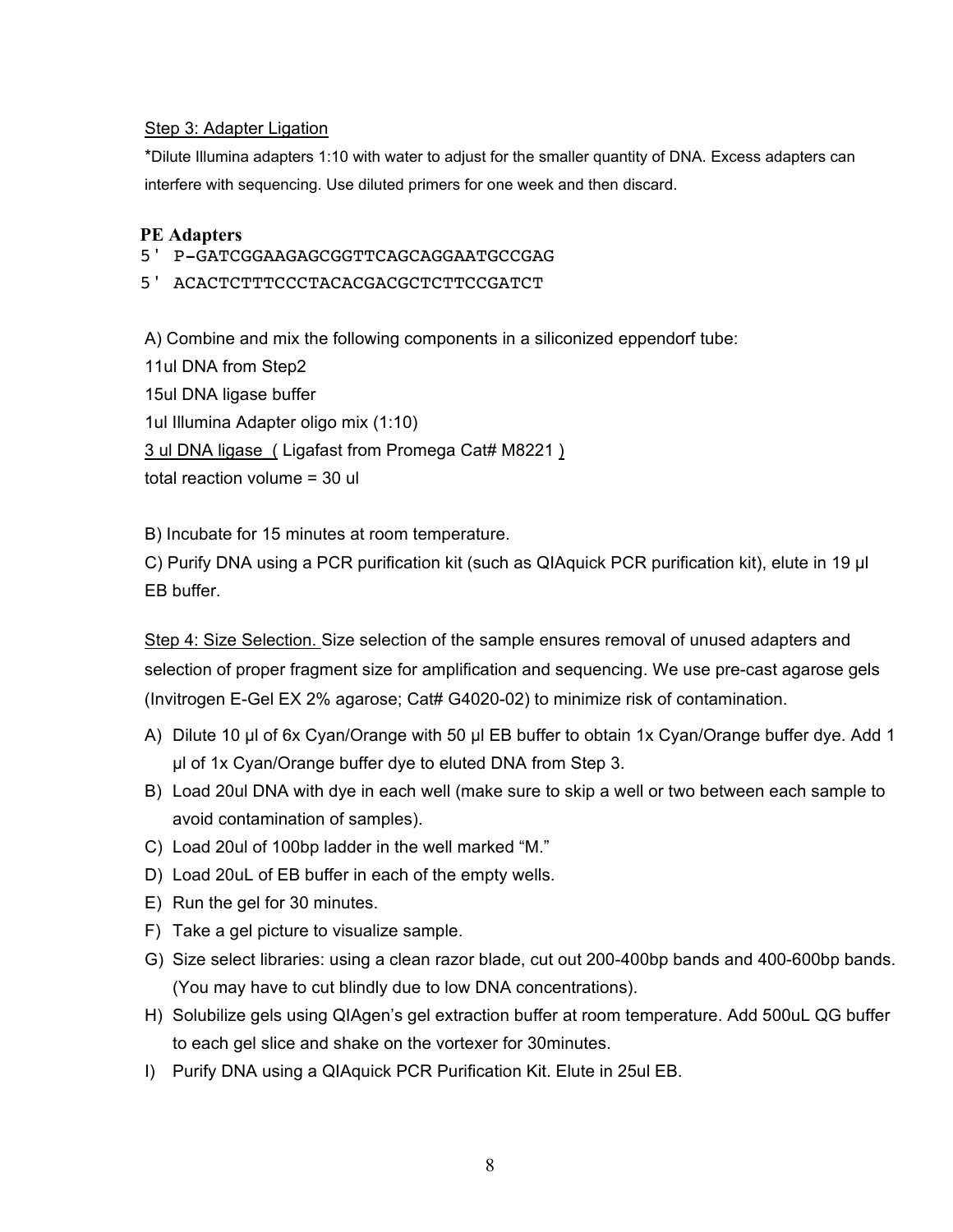Step 5: Amplification of adapter-modified DNA fragments and gel purification.

Because we make libraries from both the small (200-400 bp) and the big (400-600 bp) size selected DNA fragments, we prepare 2 amplification reactions (and 2 libraries) per ChIP sample. We also prepare a 200-400 bp and a 400-600 bp size-selected input library. Therefore, if all 6 histone modifications are analyzed, there will be 14 amplification reactions and 14 libraries (12 ChIP libraries and 2 input libraries). Dilute Illumina paired-end primers (1.0 and 2.0) 1:4 using sterile water for use in the reactions. Paired end primers can be ordered via VMCS Oligo from companies such as Invitrogen. If possible, have primers go through HPLC check.

#### **PE PCR Primer 1.0**

5' AATGATACGGCGACCACCGAGATCTACACTCTTTCCCTACACGACGCTCTTCCGATCT

# **PE PCR Primer 2.0**

5' CAAGCAGAAGACGGCATACGAGATCGGTCTCGGCATTCCTGCTGAACCGCTCTTCCGATCT

A) Combine and mix the following components in PCR tubes:

 23ul DNA from Step 4 25ul Phusion DNA polymerase 1ul PCR primer 1.0 (diluted 1:4) 1ul PCR primer 2.0 (diluted 1:4)

50ul Total reaction volume

B) Amplify using the following PCR protocol:

- 30 seconds at 98C
- [10 seconds at 98C, 30 seconds at 65C, 30 seconds at 72C] for 15 cycles
- 5 minutes at 72C
- Hold at 4C

Start with 15 cycles of amplification; 5 additional cycles can be added if libraries are not quantifiable in step 6. However, over-amplification should be avoided to reduce the risk of PCR artifacts.

# Step 6: Library Purification

Use Agencourt Ampure, Beckman Coulter (Cat# A29152) to purify library samples.

A) Mix Ampure beads thoroughly before addition.

B) Add 90ul of Ampure beads to each 50ul DNA sample from Step 5. Pipette several times to ensure proper mixing.

C) Use magnetic stands to separate bead-DNA complexes and discard supernatant. (It may take several minutes for all the beads to separate from the supernatant).